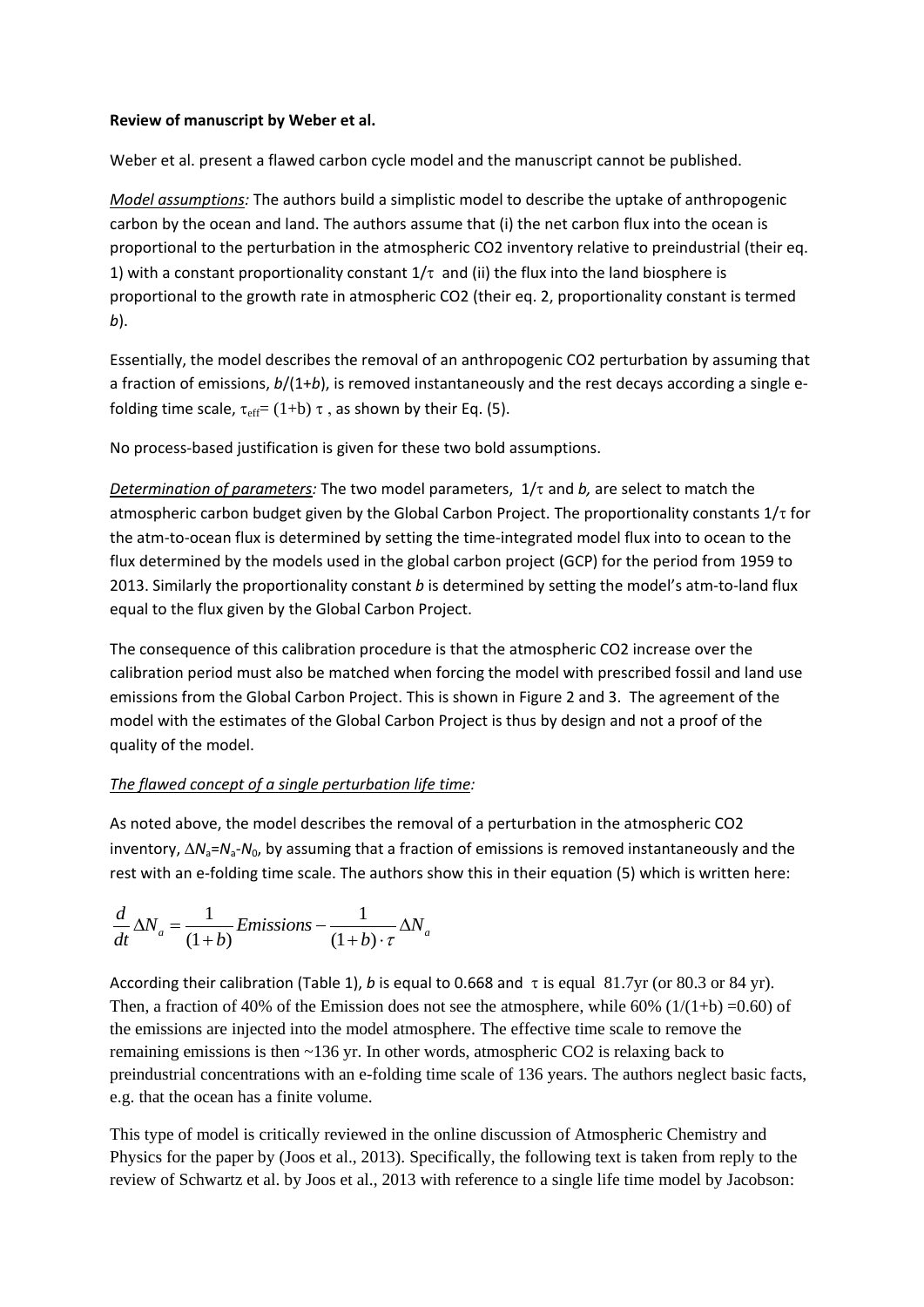[begin citation] It is no surprise that this single equation works to represent the atmospheric  $CO<sub>2</sub>$ increase over the industrial period. This increase is driven by approximately exponentially increasing emissions. It is basic calculus that many systems with a wide range of intrinsic time scales respond to an exponential forcing exponentially and with a single "apparent" time scale.

The agreement of this model with the  $20<sup>th</sup>$  century atmospheric CO<sub>2</sub> record is not a sufficient justification for the single time scale model. To illustrate this we construct a model that is as simple as possible and constrained by atmospheric  $CO<sub>2</sub>$  and get a "constant airborne fraction model":

$$
\Delta CO_{2,atm}(t) = c \cdot I_{Emission}(t)
$$

Where  $\Delta CO_{2,atm}$  is the perturbation in the atmospheric  $CO_2$  inventory, *c* is a constant (the airborne fraction of the recent decades, about 0.5) and *I*<sub>Emission</sub> the time-integrated anthropogenic carbon emissions. Both the constant airborne fraction model and the single time scale model are able to approximately match the observed  $CO<sub>2</sub>$  record for the carbon emission history from fossil and land use sources. However, both models are purely diagnostic, applicable to approximately exponential forcing only, and do not represent the functioning of the global carbon cycle.

The single life time model is in conflict with observations.

a) It is known that  $CO<sub>2</sub>$  is chemically stable under current environmental conditions and not oxidized as other chemical species (e.g.  $CH<sub>4</sub>$ ). Thus,  $CO<sub>2</sub>$  does not undergo a first order decay.

Anthropogenic carbon is redistributed among the major carbon reservoirs in the Earth System. These are the ocean with an inventory of 38000 GtC, the atmosphere (280 ppm =590 GtC; 390 ppm=828 GtC), vegetation on land ( $\sim 600$  GtC) and soils ( $\sim 3000$  GtC). The marine biosphere (3 GtC) is too small and exchange with ocean sediments and the geosphere occur on multimillennial time scales.

b)  $CO<sub>2</sub>$  is exchanged between the atmosphere and the mixed-layer of the ocean where it reacts with water to form carbonate and bicarbonate ions. The air-sea exchange rate is approximately known from experiments and observations (e.g., Wanninkhof, JGR, 1992) and the typical time scale to equilibrate the surface layer with an atmospheric perturbation is about 1 year. The carbonate chemistry in the ocean is well known [\(Zeebe and Wolf-Gladrow, 2001\)](#page-4-1) and observational data firmly establish the relationship between  $pCO<sub>2</sub>$  (or fCO<sub>2</sub>, the fugacity), dissolved CO2, bicarbonate and carbonate ions . [\(Revelle and Suess, 1957\)](#page-4-2) showed that the Revelle factor (or buffer factor) which is defined by the relative change in  $pCO<sub>2</sub>$  divided by the relative change in dissolved inorganic carbon (Delta- $pCO<sub>2</sub>/pCO<sub>2</sub>,0)/(Delta-DIC/DIC0)$  is about 10. This means that the relative change in dissolved inorganic carbon is ten times smaller than the relative change in  $pCO<sub>2</sub>$  in a water parcel. Accordingly, the relative perturbation in the oceanic concentration is ten times smaller than the perturbation in  $pCO<sub>2</sub>$ . (We note that the Revelle factor increases with increasing  $CO<sub>2</sub>$ ).

Any observation-informed model considers these text-book relationships [\(Dickson et al.,](#page-4-3)  [2007;](#page-4-3)[Stumm and Morgan, 1996\)](#page-4-4) between  $pCO<sub>2</sub>$ , dissolved  $CO<sub>2</sub>$ , bicarbonate and carbonate ions and the equilibration between atmospheric  $CO<sub>2</sub>$  and the dissolved species in the ocean.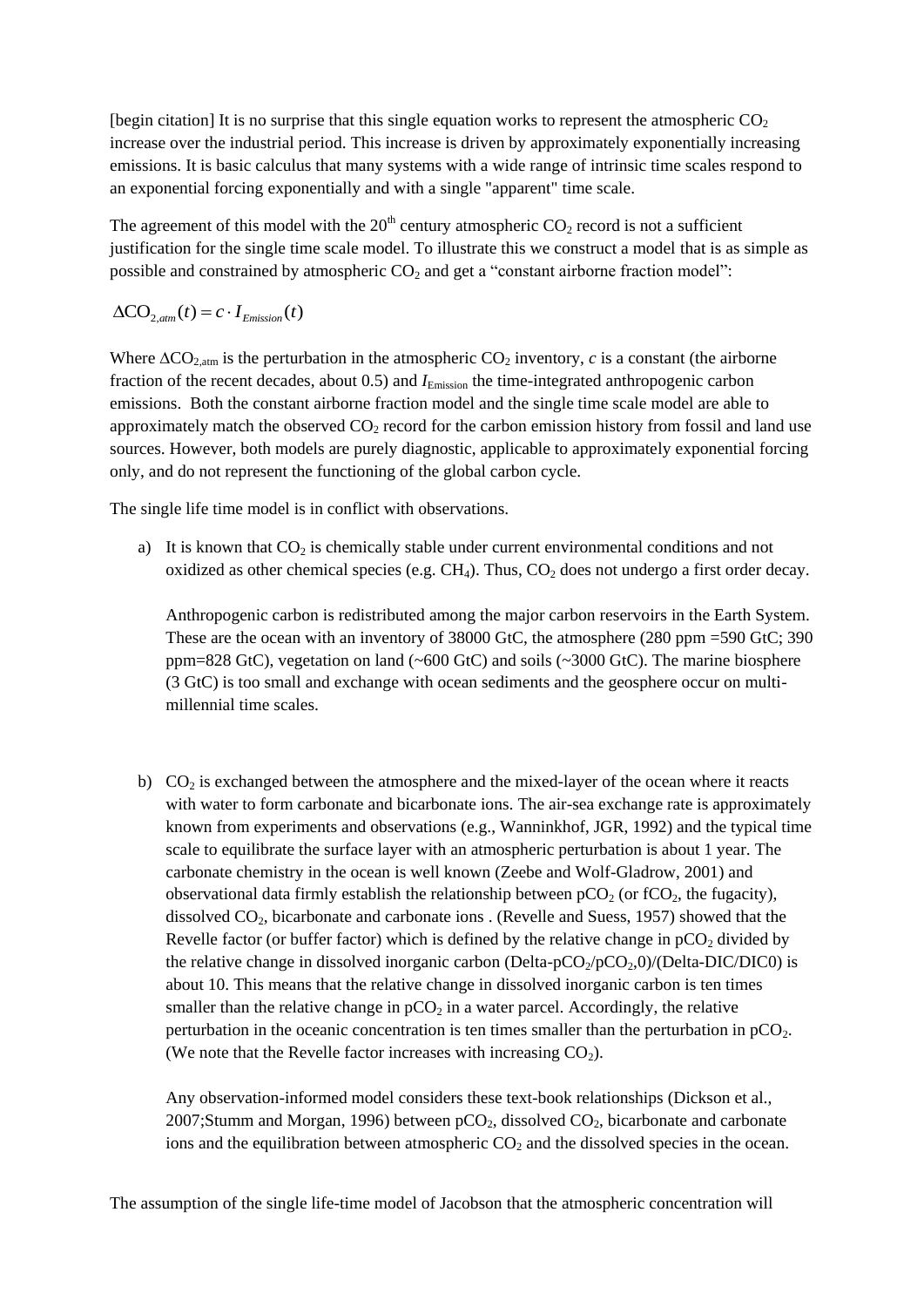simply relax back to the preindustrial concentration with a multi-decadal time scale is not justified and not in accordance with basic chemistry data and the limited volume of the ocean.

Can transport processes within the ocean be approximated with a single time scale? There is the GLODAP data base on CDIAC which includes CFCs and radiocarbon data sampled over the past decades [\(Key et al., 2004\)](#page-4-5). These data show that mixing time scales for the upper thermocline are decadal and mixing time scales for the deep ocean are multi-centennial. The lowest radiocarbon ratios of dissolved inorganic carbon are found in the deep Pacific with values that are about 240 permil or so lower than the atmosphere or about 200 permil lower compared to the surface ocean. This corresponds to a water age of roughly 1800 years.

The assumption of the Jacobson model that the  $CO<sub>2</sub>$  sink follows a single time scale is in conflict with oceanic tracer data (e.g., CFCs and radiocarbon).

The implicit assumption of the Jacobson model that the deep ocean is ventilated with a time scale of order 50 years is in conflict with radiocarbon observations.

c) Carbon uptake by the land occurs through photosynthesis and the related conversion of  $CO<sub>2</sub>$  to organic carbon. Carbon release occurs through oxidation (autotrophic,heterotrophic, fire) of organic material back to  $CO<sub>2</sub>$ . Carbon sink processes in the land biosphere include forest regrowth and woody encroachment, fertilization of plant growth by increased availability of fixed nitrogen and higher  $CO<sub>2</sub>$  concentrations. Manipulative experiments indicate the potential magnitude of C and N fertilization (e.g.,[\(Norby et al., 2010\)](#page-4-6)). Similarly as for the ocean, radiocarbon data indicate that there are multiple time scales for soil overturning that are in the range from years to centuries (e.g., [\(Gaudinski et al., 2000\)](#page-4-7)).

In summary, the single life time model is in conflict with radiocarbon data (and other tracer data) and with first order principles of chemistry. [end of citation]

It may be noted that the 15 different carbon cycle-climate models used in [\(Joos et al., 2013\)](#page-4-0) span the full model hierarchy from reduced form models to state-of-the-art Earth System Models. Two models, GENIE and Bern3D-LPJ ensembles were explicitly constrained by observations.

In brief, the model by Weber et al. is in conflict with observations.

#### *Wrong implementation of the Impulse Response experiment:*

As outlined above and evident from eq. 5 in the MS by Weber et. al. 40% of the emissions are removed instantaneously in their model. Figure 5 is flawed and does not show the impulse response of the model by Weber to an emission pulse of 100 GtC. The impulse response should show an immediate decrease from 100% to 60% in year of the pulse input (2010).

(As an aside, Weber et al., do not follow the experimental protocol used to derive the Response for the 15 models in Joos et al., and shown by the grey range in Fig. 5).

#### *No independent observational data used to evaluate the model:*

In the introduction,the authors talk about carbon isotopes and the radiocarbon perturbation by bomb test. However, the authors do not hindcast any observations, e.g. the penetration of the bomb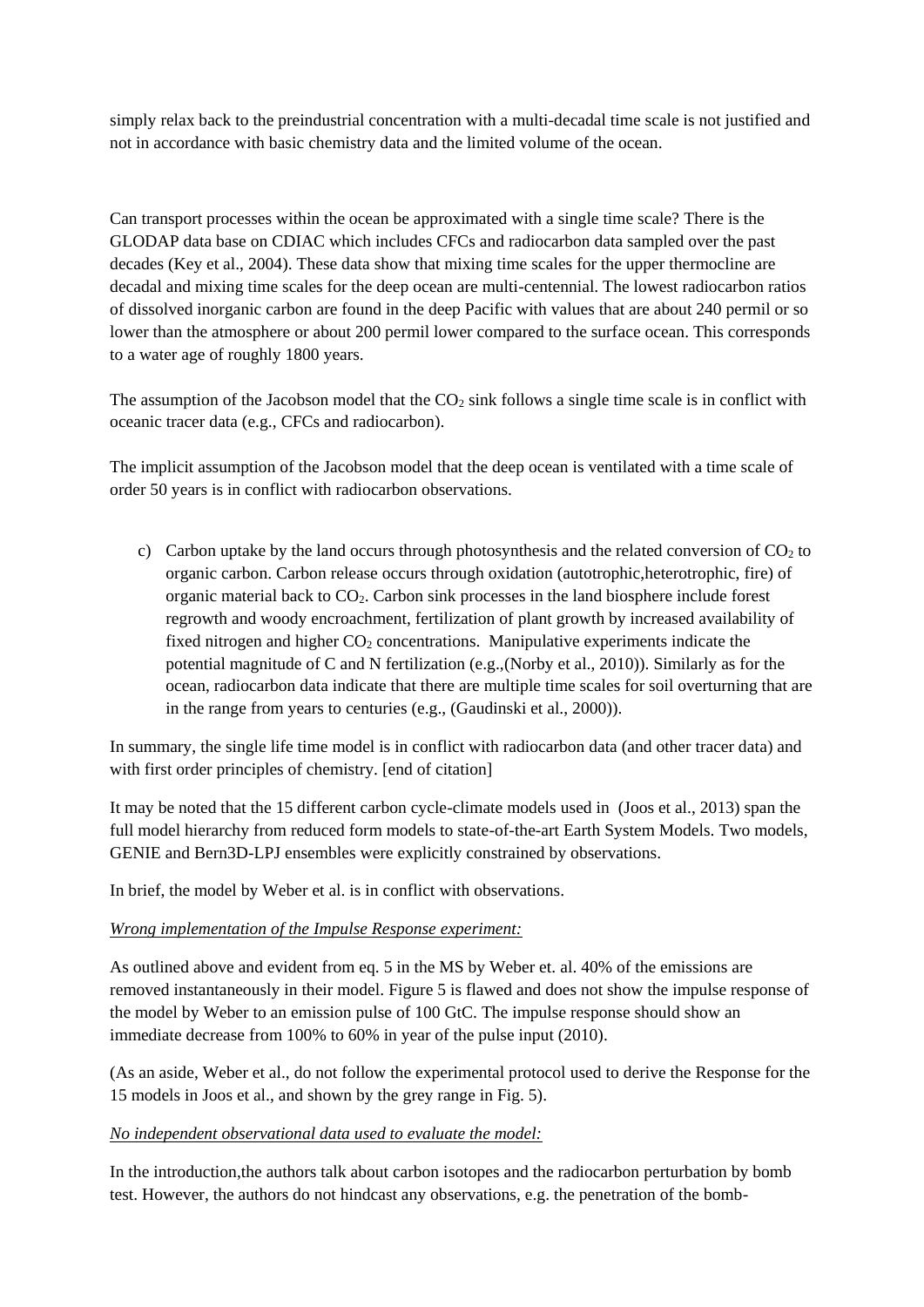radiocarbon signal into the ocean, with their model. Anyway, the model is too simple and would not produce any meaningful results.

### *Further comments/ a few other wrong statements in the manuscript*

p. 2045, line 8-10: "However,

no systematic comparison of the extensive CDIAC data with any CO2 global circulation model has been published till now."

This is not true. See for example [\(Friedlingstein et al., 2006;](#page-4-8)[Joos et al., 2001](#page-4-9)[;Eby et al., 2013\)](#page-4-10)

P2045, line 14: Change "15 best known complex carbon circulation models" to "15 known carbon cycle models"

It is not clear whether these are the 15 best known models. The term "carbon circulation" model is not wrong, but not common in the literature.

P2045, line 22: "14C concentration measurements" change to "measurements of the 14C/12C ratio" to be correct

p 2045 line 26: another wrong statement: "the rapid decrease of 14CO2, of an initial thousandfold concentration compared to the natural level"

The fractionation corrected 14C/12C ratio approximately doubled in tropospheric air between 1950 and 1963. After 1963, when the bomb-test ban treaty were set in place the ratio decreased again in the troposphere. The authors should check the details of isotopic notation. Delta 14C increased from -20 permil in the early 1950ies to close to 1000 permil in the Northern Hemisphere 1963. See e.g. [\(Levin](#page-4-11)  [et al., 2010\)](#page-4-11)

P 2046, line 6: another wrong statement:  $14^4CO_2$  flux from atmosphere into the ocean without a counterpart of the opposite way. In contrast to this, the  ${}^{12}CO_2$  fluxes are always in two directions"

Also  ${}^{14}CO_2$  molecules are transported from the ocean to the atmosphere and vice versa.

P2049: coal reserves: the important quantity are not the "reserves", but the fossil fuel "resources". Fossil resources are higher and estimated to be order 5000 GtC for conventional fossil resources (coal,gas, oil) and likely higher when considering unconvential resources such as methane clathrates and tar sands.

P2054, line 21ff: "The difference in the long run may stem from the Revelle effect, included in the elaborate models, a resistance to absorbing atmospheric CO2 by the ocean due to bicarbonate chemistry. However, as Gloor (2010) underlines, there exists so far no evidence for the Revelle effect. Thus, such effects are presently hypothetical."

Carbonate chemistry in water is by no means hypothetical, but understood since more than 100 years. It is fundamental acid-base chemistry. CO2 reacts with water to form  $H_2CO_3$ .  $H_2CO_3$  may dissociate to H<sup>+</sup> and HCO<sub>3</sub> ions (or the reverse) until equilibrium. HCO<sub>3</sub> may further dissociate to H<sup>+</sup> and CO<sub>3</sub> The citation of Gloor et al., 2010 is inappropriate. Gloor is referring to the fact that carbonate chemistry is non-linear, but that the non-linearity in the carbonate chemistry is not yet large enough to be detectable in the trend of the airborne fraction. This is related to uncertainties in current estimates of emissions as well as to the noise in the airborne fraction due to natural climate variability.

# *References*